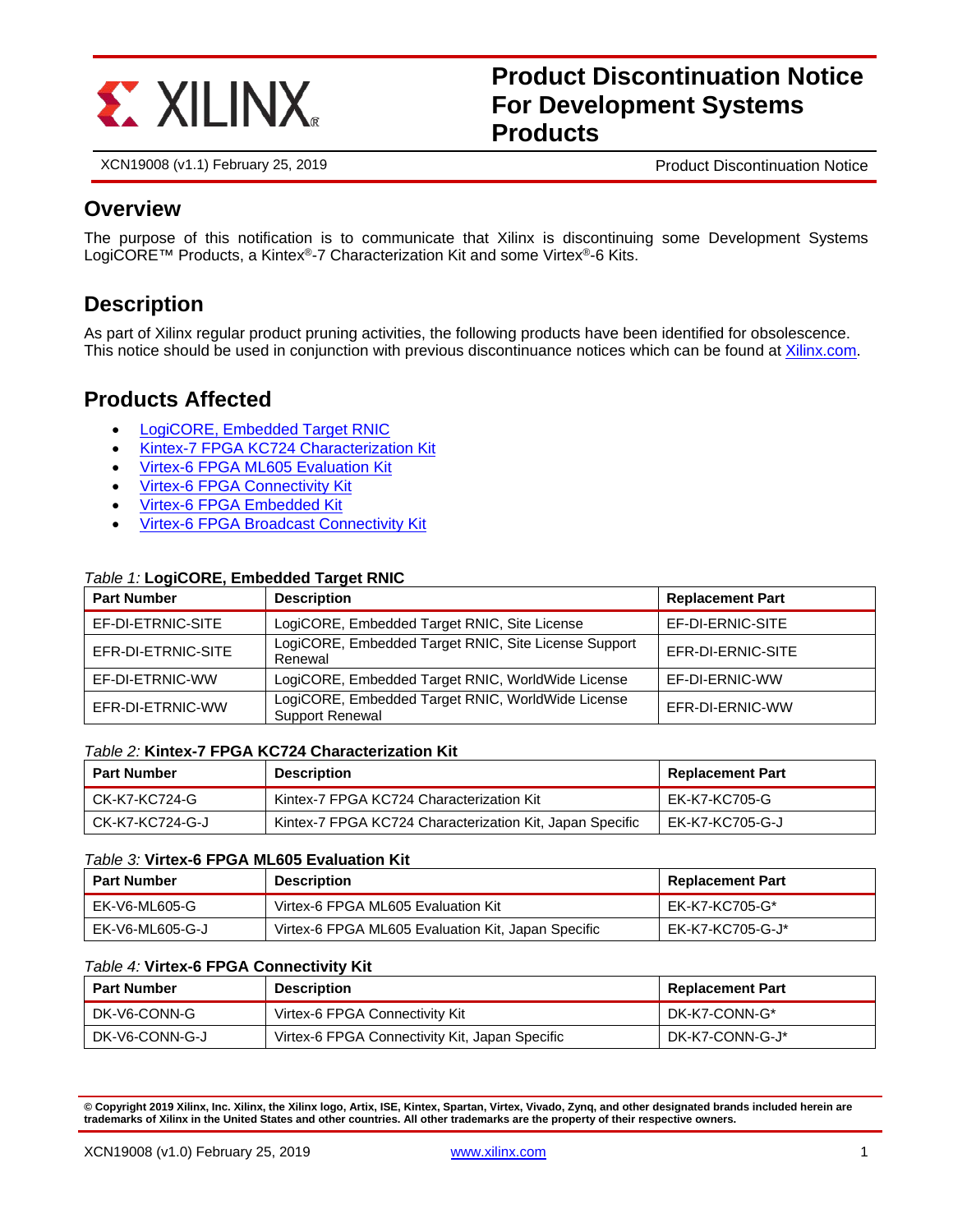

#### <span id="page-1-0"></span>*Table 5:* **Virtex-6 FPGA Embedded Kit**

| <b>Part Number</b> | <b>Description</b>                         | <b>Replacement Part</b> |
|--------------------|--------------------------------------------|-------------------------|
| l DK-V6-EMBD-G     | Virtex-6 FPGA Embedded Kit                 | DK-K7-EMBD-G*           |
| l DK-V6-EMBD-G-J   | Virtex-6 FPGA Embedded Kit, Japan Specific | DK-K7-EMBD-G-J*         |

#### <span id="page-1-1"></span>*Table 6:* **Virtex-6 FPGA Broadcast Connectivity Kit**

| <b>Part Number</b> | <b>Description</b>                                       | <b>Replacement Part</b> |
|--------------------|----------------------------------------------------------|-------------------------|
| DK-V6-BCCN-G       | Virtex-6 FPGA Broadcast Connectivity Kit                 | EK-K7-KC705-G*          |
| DK-V6-BCCN-G-J     | Virtex-6 FPGA Broadcast Connectivity Kit, Japan Specific | EK-K7-KC705-G-J*        |

\* While Kintex-7 kits are not suitable evaluation platform for the Virtex-6 architecture, they are useful for customers comparing Kintex-7 vs Virtex-6 silicon for new design starts.

### **Key Dates and Ordering Information**

#### **LogiCORE, Embedded Target RNIC**

Final orders accepted until April 19, 2019. Final shipments will be until May 3, 2019.

### **Virtex-6 FPGA ML605 Evaluation Kit Virtex-6 FPGA Embedded Kit**

#### **Virtex-6 FPGA Broadcast Connectivity Kit**

Final orders accepted until April 30, 2019 or until inventory is exhausted whichever comes first. Final shipments will be until May 30, 2019.

### **Kintex-7 FPGA KC724 Characterization Kit**

#### **Virtex-6 FPGA Connectivity Kit**

Final orders accepted until July 31, 2019 or until inventory is exhausted whichever comes first. Final shipments will be until August 31, 2019.

### **Response**

Customers are requested to place last-time-buy orders in a timely manner prior to the key dates listed above to avoid product availability issues. If you anticipate that your last time buy requirements will exceed the current rate, please provide your Xilinx Sales Representative with a forecast of the requirements. All orders will be supported on a first-come, first-served basis. All orders placed within 60 days of the last time buy date will be non-cancellable and non-returnable (NCNR). For additional information or questions, contact your local Xilinx Sales representative.